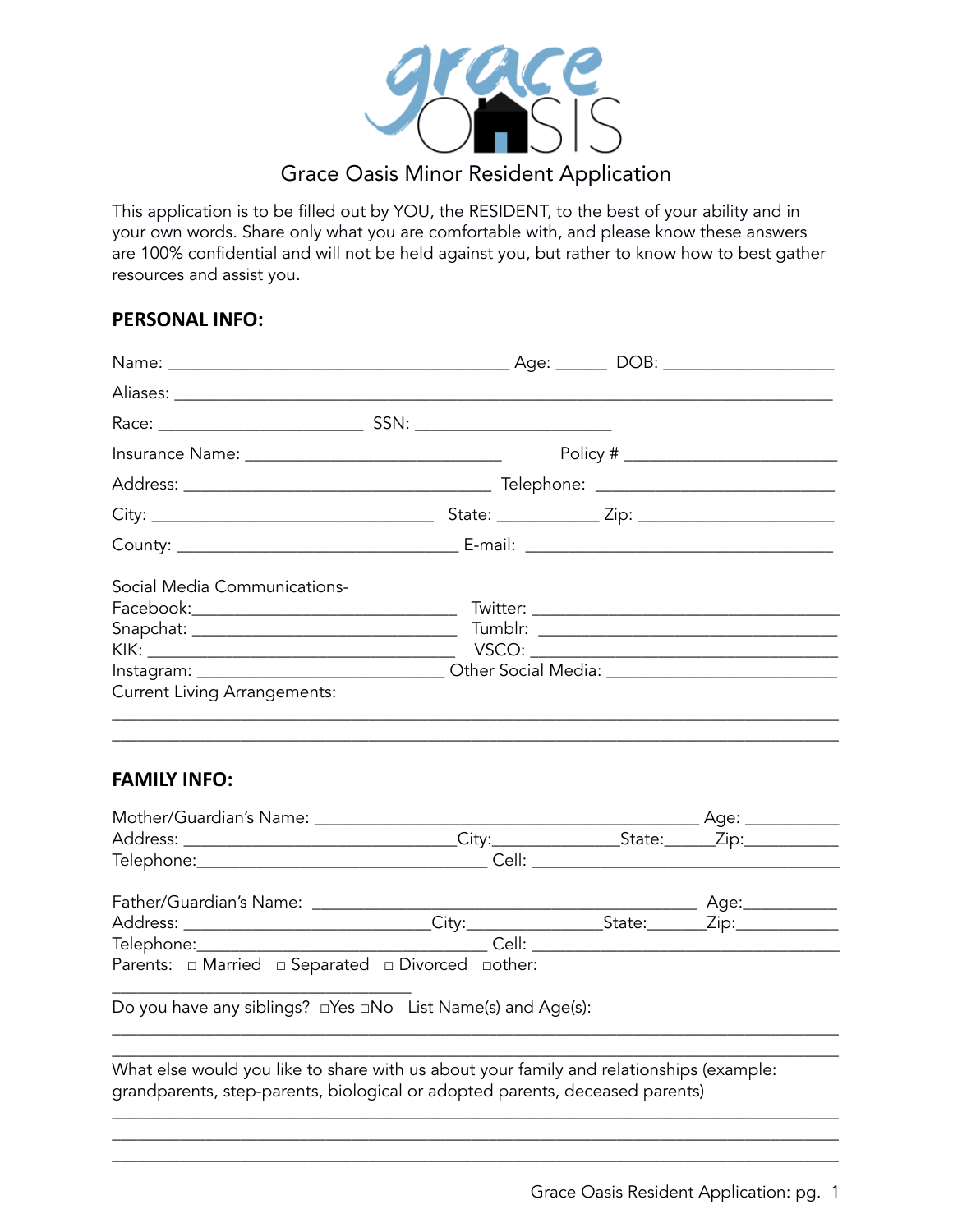# **EDUCATIONAL INFO:**

| Most Recent School:                                                                          | Grade: |
|----------------------------------------------------------------------------------------------|--------|
| What kind of grades do you receive in school                                                 |        |
| Have you ever repeated a grade? $\square$ Yes $\square$ No If so, which one(s)?              |        |
| Have you ever received special education services? $\Box$ Yes $\Box$ No                      |        |
| Are you involved in any extracurricular activities? $\Box$ Yes $\Box$ No If yes, which ones? |        |

\_\_\_\_\_\_\_\_\_\_\_\_\_\_\_\_\_\_\_\_\_\_\_\_\_\_\_\_\_\_\_\_\_\_\_\_\_\_\_\_\_\_\_\_\_\_\_\_\_\_\_\_\_\_\_\_\_\_\_\_\_\_\_\_\_\_\_\_\_\_\_\_\_\_\_\_\_\_\_\_\_\_\_\_\_ Do you have any learning problems or complications? □Yes □No Do you get along with your classmates? □Yes □No

## **MEDICAL INFO:**

Do you have pre--existing medical conditions that we should know about? (allergies, asthma, heart problems, etc.)

\_\_\_\_\_\_\_\_\_\_\_\_\_\_\_\_\_\_\_\_\_\_\_\_\_\_\_\_\_\_\_\_\_\_\_\_\_\_\_\_\_\_\_\_\_\_\_\_\_\_\_\_\_\_\_\_\_\_\_\_\_\_\_\_\_\_\_\_\_\_\_\_\_\_\_\_\_\_\_\_\_\_\_\_\_

| Are you currently taking any prescription or over-the-counter medications? If so, what kind and |
|-------------------------------------------------------------------------------------------------|
|                                                                                                 |
|                                                                                                 |
|                                                                                                 |
|                                                                                                 |

\_\_\_\_\_\_\_\_\_\_\_\_\_\_\_\_\_\_\_\_\_\_\_\_\_\_\_\_\_\_\_\_\_\_\_\_\_\_\_\_\_\_\_\_\_\_\_\_\_\_\_\_\_\_\_\_\_\_\_\_\_\_\_\_\_\_\_\_\_\_\_\_\_\_\_\_\_\_\_\_\_\_\_\_\_

\_\_\_\_\_\_\_\_\_\_\_\_\_\_\_\_\_\_\_\_\_\_\_\_\_\_\_\_\_\_\_\_\_\_\_\_\_\_\_\_\_\_\_\_\_\_\_\_\_\_\_\_\_\_\_\_\_\_\_\_\_\_\_\_\_\_\_\_\_\_\_\_\_\_\_\_\_\_\_\_\_\_\_\_\_

\_\_\_\_\_\_\_\_\_\_\_\_\_\_\_\_\_\_\_\_\_\_\_\_\_\_\_\_\_\_\_\_\_\_\_\_\_\_\_\_\_\_\_\_\_\_\_\_\_\_\_\_\_\_\_\_\_\_\_\_\_\_\_\_\_\_\_\_\_\_\_\_\_\_\_\_\_\_\_\_\_\_\_\_\_

\_\_\_\_\_\_\_\_\_\_\_\_\_\_\_\_\_\_\_\_\_\_\_\_\_\_\_\_\_\_\_\_\_\_\_\_\_\_\_\_\_\_\_\_\_\_\_\_\_\_\_\_\_\_\_\_\_\_\_\_\_\_\_\_\_\_\_\_\_\_\_\_\_\_\_\_\_\_\_\_\_\_\_\_\_

\_\_\_\_\_\_\_\_\_\_\_\_\_\_\_\_\_\_\_\_\_\_\_\_\_\_\_\_\_\_\_\_\_\_\_\_\_\_\_\_\_\_\_\_\_\_\_\_\_\_\_\_\_\_\_\_\_\_\_\_\_\_\_\_\_\_\_\_\_\_\_\_\_\_\_\_\_\_\_\_\_\_\_\_\_

\_\_\_\_\_\_\_\_\_\_\_\_\_\_\_\_\_\_\_\_\_\_\_\_\_\_\_\_\_\_\_\_\_\_\_\_\_\_\_\_\_\_\_\_\_\_\_\_\_\_\_\_\_\_\_\_\_\_\_\_\_\_\_\_\_\_\_\_\_\_\_\_\_\_\_\_\_\_\_\_\_\_\_\_\_

\_\_\_\_\_\_\_\_\_\_\_\_\_\_\_\_\_\_\_\_\_\_\_\_\_\_\_\_\_\_\_\_\_\_\_\_\_\_\_\_\_\_\_\_\_\_\_\_\_\_\_\_\_\_\_\_\_\_\_\_\_\_\_\_\_\_\_\_\_\_\_\_\_\_\_\_\_\_\_\_\_\_\_\_\_

Have any of your family members ever done illegal drugs? If so, are they still using?

#### **PAST INFO:** *These questions help us know best how to keep you safe.*

Have you ever intentionally injured yourself (cutting, taking too many pills, etc.)?

Have you ever attempted to end your life? How? When?

Have you ever run away? Why? How many times?

How did you survive on the streets?

Do you have a boyfriend/girlfriend? Where do they live?

Did you ever travel when you were on the run? What states have you visited?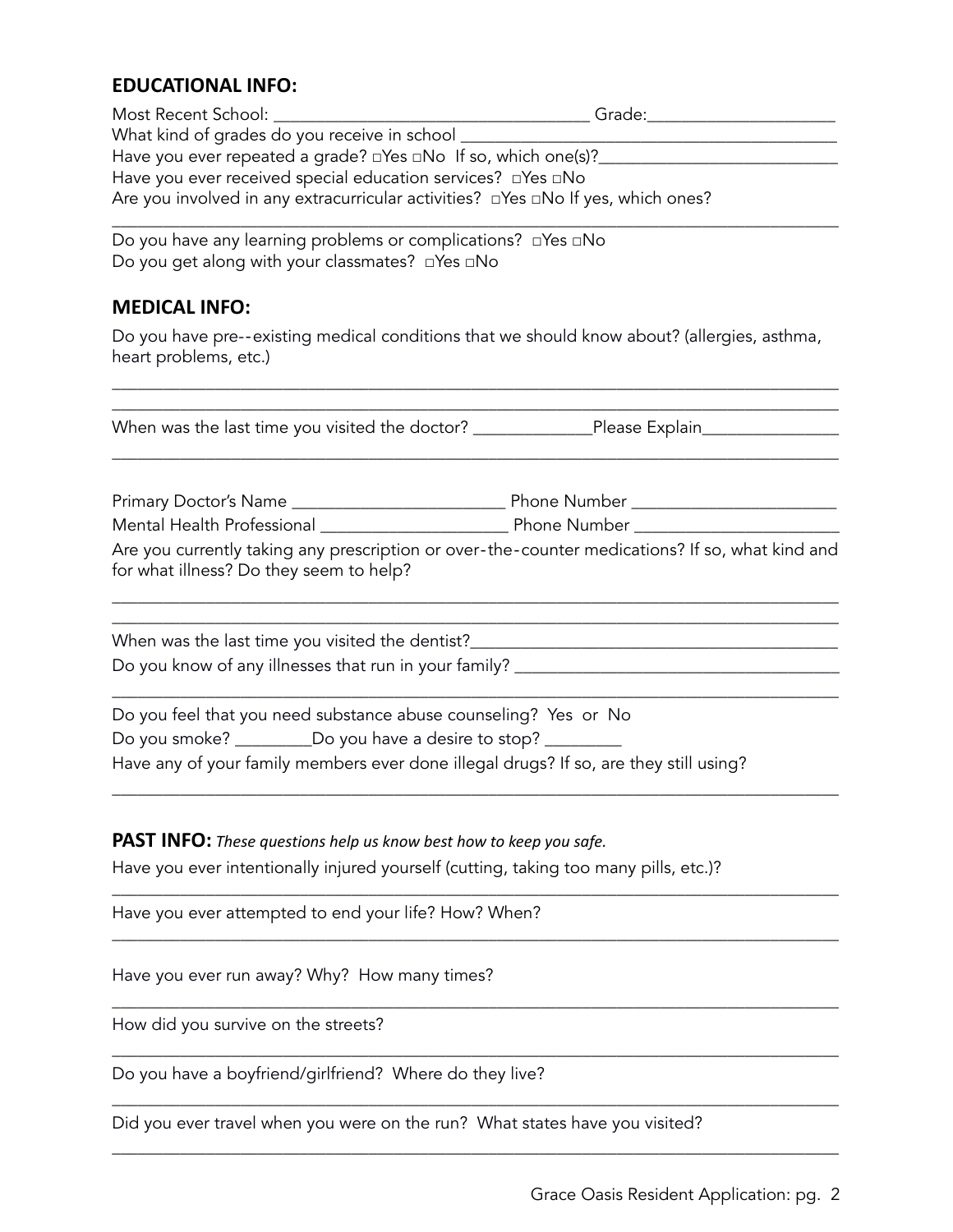Are you still in touch with people you met while on the run?

Do you feel like you are in danger? Do you think anyone is following you?

Have you ever been arrested, and if so, what for? What state were you in? Are you currently on probation or have pending legal issues?

\_\_\_\_\_\_\_\_\_\_\_\_\_\_\_\_\_\_\_\_\_\_\_\_\_\_\_\_\_\_\_\_\_\_\_\_\_\_\_\_\_\_\_\_\_\_\_\_\_\_\_\_\_\_\_\_\_\_\_\_\_\_\_\_\_\_\_\_\_\_\_\_\_\_\_\_\_\_\_\_\_\_\_\_\_

\_\_\_\_\_\_\_\_\_\_\_\_\_\_\_\_\_\_\_\_\_\_\_\_\_\_\_\_\_\_\_\_\_\_\_\_\_\_\_\_\_\_\_\_\_\_\_\_\_\_\_\_\_\_\_\_\_\_\_\_\_\_\_\_\_\_\_\_\_\_\_\_\_\_\_\_\_\_\_\_\_\_\_\_\_ \_\_\_\_\_\_\_\_\_\_\_\_\_\_\_\_\_\_\_\_\_\_\_\_\_\_\_\_\_\_\_\_\_\_\_\_\_\_\_\_\_\_\_\_\_\_\_\_\_\_\_\_\_\_\_\_\_\_\_\_\_\_\_\_\_\_\_\_\_\_\_\_\_\_\_\_\_\_\_\_\_\_\_\_\_

\_\_\_\_\_\_\_\_\_\_\_\_\_\_\_\_\_\_\_\_\_\_\_\_\_\_\_\_\_\_\_\_\_\_\_\_\_\_\_\_\_\_\_\_\_\_\_\_\_\_\_\_\_\_\_\_\_\_\_\_\_\_\_\_\_\_\_\_\_\_\_\_\_\_\_\_\_\_\_\_\_\_\_\_\_

\_\_\_\_\_\_\_\_\_\_\_\_\_\_\_\_\_\_\_\_\_\_\_\_\_\_\_\_\_\_\_\_\_\_\_\_\_\_\_\_\_\_\_\_\_\_\_\_\_\_\_\_\_\_\_\_\_\_\_\_\_\_\_\_\_\_\_\_\_\_\_\_\_\_\_\_\_\_\_\_\_\_\_\_\_

\_\_\_\_\_\_\_\_\_\_\_\_\_\_\_\_\_\_\_\_\_\_\_\_\_\_\_\_\_\_\_\_\_\_\_\_\_\_\_\_\_\_\_\_\_\_\_\_\_\_\_\_\_\_\_\_\_\_\_\_\_\_\_\_\_\_\_\_\_\_\_\_\_\_\_\_\_\_\_\_\_\_\_\_\_

\_\_\_\_\_\_\_\_\_\_\_\_\_\_\_\_\_\_\_\_\_\_\_\_\_\_\_\_\_\_\_\_\_\_\_\_\_\_\_\_\_\_\_\_\_\_\_\_\_\_\_\_\_\_\_\_\_\_\_\_\_\_\_\_\_\_\_\_\_\_\_\_\_\_\_\_\_\_\_\_\_\_\_\_\_

\_\_\_\_\_\_\_\_\_\_\_\_\_\_\_\_\_\_\_\_\_\_\_\_\_\_\_\_\_\_\_\_\_\_\_\_\_\_\_\_\_\_\_\_\_\_\_\_\_\_\_\_\_\_\_\_\_\_\_\_\_\_\_\_\_\_\_\_\_\_\_\_\_\_\_\_\_\_\_\_\_\_\_\_\_

\_\_\_\_\_\_\_\_\_\_\_\_\_\_\_\_\_\_\_\_\_\_\_\_\_\_\_\_\_\_\_\_\_\_\_\_\_\_\_\_\_\_\_\_\_\_\_\_\_\_\_\_\_\_\_\_\_\_\_\_\_\_\_\_\_\_\_\_\_\_\_\_\_\_\_\_\_\_\_\_\_\_\_\_\_

\_\_\_\_\_\_\_\_\_\_\_\_\_\_\_\_\_\_\_\_\_\_\_\_\_\_\_\_\_\_\_\_\_\_\_\_\_\_\_\_\_\_\_\_\_\_\_\_\_\_\_\_\_\_\_\_\_\_\_\_\_\_\_\_\_\_\_\_\_\_\_\_\_\_\_\_\_\_\_\_\_\_\_\_\_

\_\_\_\_\_\_\_\_\_\_\_\_\_\_\_\_\_\_\_\_\_\_\_\_\_\_\_\_\_\_\_\_\_\_\_\_\_\_\_\_\_\_\_\_\_\_\_\_\_\_\_\_\_\_\_\_\_\_\_\_\_\_\_\_\_\_\_\_\_\_\_\_\_\_\_\_\_\_\_\_\_\_\_\_\_ \_\_\_\_\_\_\_\_\_\_\_\_\_\_\_\_\_\_\_\_\_\_\_\_\_\_\_\_\_\_\_\_\_\_\_\_\_\_\_\_\_\_\_\_\_\_\_\_\_\_\_\_\_\_\_\_\_\_\_\_\_\_\_\_\_\_\_\_\_\_\_\_\_\_\_\_\_\_\_\_\_\_\_\_\_

\_\_\_\_\_\_\_\_\_\_\_\_\_\_\_\_\_\_\_\_\_\_\_\_\_\_\_\_\_\_\_\_\_\_\_\_\_\_\_\_\_\_\_\_\_\_\_\_\_\_\_\_\_\_\_\_\_\_\_\_\_\_\_\_\_\_\_\_\_\_\_\_\_\_\_\_\_\_\_\_\_\_\_\_\_ \_\_\_\_\_\_\_\_\_\_\_\_\_\_\_\_\_\_\_\_\_\_\_\_\_\_\_\_\_\_\_\_\_\_\_\_\_\_\_\_\_\_\_\_\_\_\_\_\_\_\_\_\_\_\_\_\_\_\_\_\_\_\_\_\_\_\_\_\_\_\_\_\_\_\_\_\_\_\_\_\_\_\_\_\_

\_\_\_\_\_\_\_\_\_\_\_\_\_\_\_\_\_\_\_\_\_\_\_\_\_\_\_\_\_\_\_\_\_\_\_\_\_\_\_\_\_\_\_\_\_\_\_\_\_\_\_\_\_\_\_\_\_\_\_\_\_\_\_\_\_\_\_\_\_\_\_\_\_\_\_\_\_\_\_\_\_\_\_\_\_ \_\_\_\_\_\_\_\_\_\_\_\_\_\_\_\_\_\_\_\_\_\_\_\_\_\_\_\_\_\_\_\_\_\_\_\_\_\_\_\_\_\_\_\_\_\_\_\_\_\_\_\_\_\_\_\_\_\_\_\_\_\_\_\_\_\_\_\_\_\_\_\_\_\_\_\_\_\_\_\_\_\_\_\_\_

\_\_\_\_\_\_\_\_\_\_\_\_\_\_\_\_\_\_\_\_\_\_\_\_\_\_\_\_\_\_\_\_\_\_\_\_\_\_\_\_\_\_\_\_\_\_\_\_\_\_\_\_\_\_\_\_\_\_\_\_\_\_\_\_\_\_\_\_\_\_\_\_\_\_\_\_\_\_\_\_\_\_\_\_\_ \_\_\_\_\_\_\_\_\_\_\_\_\_\_\_\_\_\_\_\_\_\_\_\_\_\_\_\_\_\_\_\_\_\_\_\_\_\_\_\_\_\_\_\_\_\_\_\_\_\_\_\_\_\_\_\_\_\_\_\_\_\_\_\_\_\_\_\_\_\_\_\_\_\_\_\_\_\_\_\_\_\_\_\_\_

\_\_\_\_\_\_\_\_\_\_\_\_\_\_\_\_\_\_\_\_\_\_\_\_\_\_\_\_\_\_\_\_\_\_\_\_\_\_\_\_\_\_\_\_\_\_\_\_\_\_\_\_\_\_\_\_\_\_\_\_\_\_\_\_\_\_\_\_\_\_\_\_\_\_\_\_\_\_\_\_\_\_\_\_\_

\_\_\_\_\_\_\_\_\_\_\_\_\_\_\_\_\_\_\_\_\_\_\_\_\_\_\_\_\_\_\_\_\_\_\_\_\_\_\_\_\_\_\_\_\_\_\_\_\_\_\_\_\_\_\_\_\_\_\_\_\_\_\_\_\_\_\_\_\_\_\_\_\_\_\_\_\_\_\_\_\_\_\_\_\_

\_\_\_\_\_\_\_\_\_\_\_\_\_\_\_\_\_\_\_\_\_\_\_\_\_\_\_\_\_\_\_\_\_\_\_\_\_\_\_\_\_\_\_\_\_\_\_\_\_\_\_\_\_\_\_\_\_\_\_\_\_\_\_\_\_\_\_\_\_\_\_\_\_\_\_\_\_\_\_\_\_\_\_\_\_

Have you ever been, or are you currently involved with a gang? What was that like for you?

**EMOTIONAL INFO:** *These questions are to help us know how to best support you.*

How often do you feel depressed or sad?

What do you do to cope with being sad or depressed?

How often do you feel lonely?

Is there certain times that you feel lonely?

What do you do when you are angry?

When you are angry, what do you need from others to help you cope?

How often do you worry or feel anxious? What causes anxiety for you?

Do you have any fears or phobias?

Do you have any nightmares (please explain)?

Do you have any triggers that cause you extreme stress or anxiety?

What would you say are some of your strengths and growth areas?

How do you respond to people in authority positions over you? (Teachers, parents, guardians, employers, etc.) \_

\_\_\_\_\_\_\_\_\_\_\_\_\_\_\_\_\_\_\_\_\_\_\_\_\_\_\_\_\_\_\_\_\_\_\_\_\_\_\_\_\_\_\_\_\_\_\_\_\_\_\_\_\_\_\_\_\_\_\_\_\_\_\_\_\_\_\_\_\_\_\_\_\_\_\_\_\_\_\_\_\_\_\_\_\_

\_\_\_\_\_\_\_\_\_\_\_\_\_\_\_\_\_\_\_\_\_\_\_\_\_\_\_\_\_\_\_\_\_\_\_\_\_\_\_\_\_\_\_\_\_\_\_\_\_\_\_\_\_\_\_\_\_\_\_\_\_\_\_\_\_\_\_\_\_\_\_\_\_\_\_\_\_\_\_\_\_\_\_\_\_ \_\_\_\_\_\_\_\_\_\_\_\_\_\_\_\_\_\_\_\_\_\_\_\_\_\_\_\_\_\_\_\_\_\_\_\_\_\_\_\_\_\_\_\_\_\_\_\_\_\_\_\_\_\_\_\_\_\_\_\_\_\_\_\_\_\_\_\_\_\_\_\_\_\_\_\_\_\_\_\_\_\_\_\_\_

How do you feel about being given advice?

If you could talk about your feelings; would you choose to do so? Yes or No

## **SPIRITUAL INFO:**

What relationships have the greatest influence in your life right now?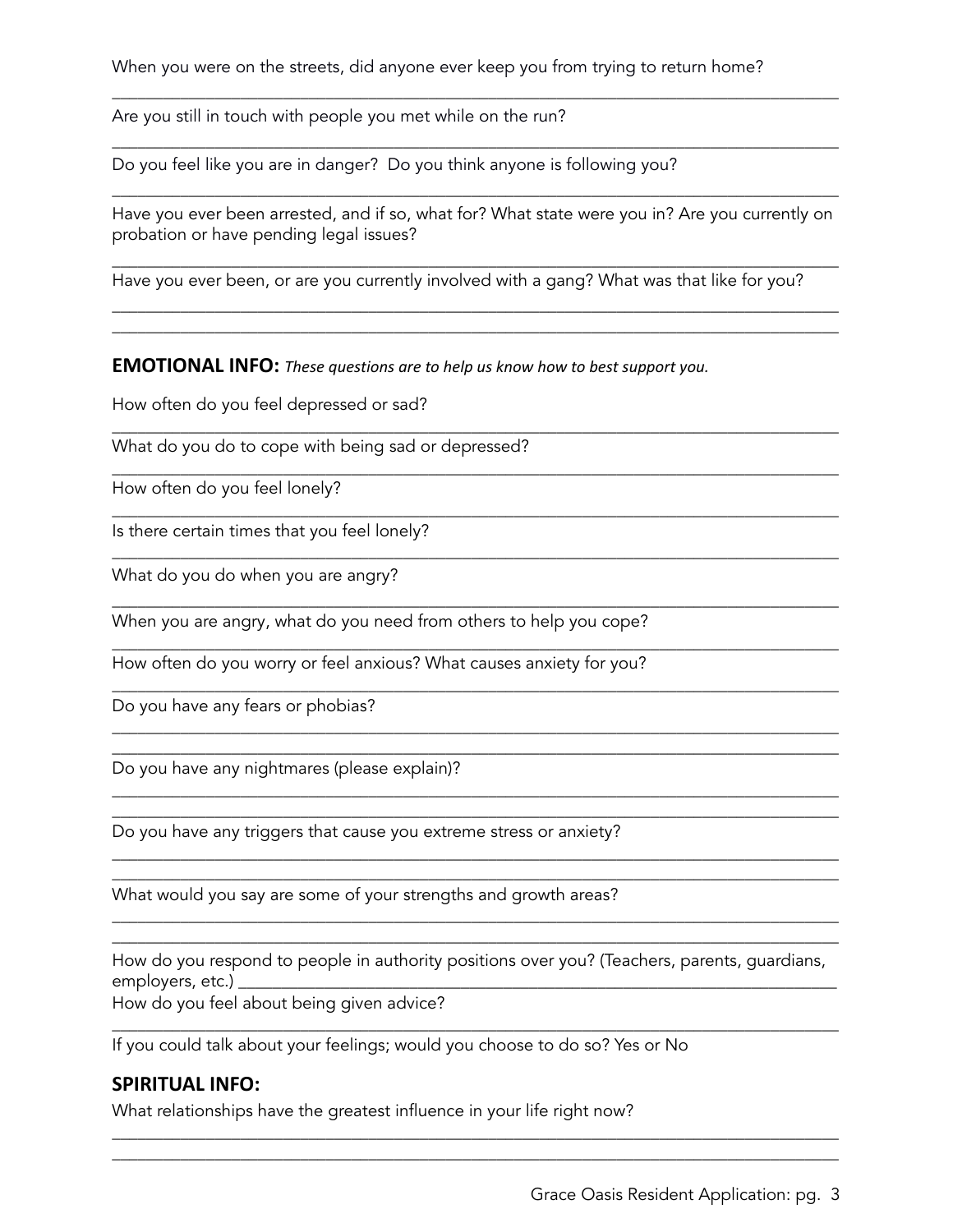Are there any persons from your past that have played a significant part in shaping your view of life? (If yes, please list each):

\_\_\_\_\_\_\_\_\_\_\_\_\_\_\_\_\_\_\_\_\_\_\_\_\_\_\_\_\_\_\_\_\_\_\_\_\_\_\_\_\_\_\_\_\_\_\_\_\_\_\_\_\_\_\_\_\_\_\_\_\_\_\_\_\_\_\_\_\_\_\_\_\_\_\_\_\_\_\_\_\_\_\_\_\_ \_\_\_\_\_\_\_\_\_\_\_\_\_\_\_\_\_\_\_\_\_\_\_\_\_\_\_\_\_\_\_\_\_\_\_\_\_\_\_\_\_\_\_\_\_\_\_\_\_\_\_\_\_\_\_\_\_\_\_\_\_\_\_\_\_\_\_\_\_\_\_\_\_\_\_\_\_\_\_\_\_\_\_\_\_

\_\_\_\_\_\_\_\_\_\_\_\_\_\_\_\_\_\_\_\_\_\_\_\_\_\_\_\_\_\_\_\_\_\_\_\_\_\_\_\_\_\_\_\_\_\_\_\_\_\_\_\_\_\_\_\_\_\_\_\_\_\_\_\_\_\_\_\_\_\_\_\_\_\_\_\_\_\_\_\_\_\_\_\_\_

\_\_\_\_\_\_\_\_\_\_\_\_\_\_\_\_\_\_\_\_\_\_\_\_\_\_\_\_\_\_\_\_\_\_\_\_\_\_\_\_\_\_\_\_\_\_\_\_\_\_\_\_\_\_\_\_\_\_\_\_\_\_\_\_\_\_\_\_\_\_\_\_\_\_\_\_\_\_\_\_\_\_\_\_\_

\_\_\_\_\_\_\_\_\_\_\_\_\_\_\_\_\_\_\_\_\_\_\_\_\_\_\_\_\_\_\_\_\_\_\_\_\_\_\_\_\_\_\_\_\_\_\_\_\_\_\_\_\_\_\_\_\_\_\_\_\_\_\_\_\_\_\_\_\_\_\_\_\_\_\_\_\_\_\_\_\_\_\_\_\_

\_\_\_\_\_\_\_\_\_\_\_\_\_\_\_\_\_\_\_\_\_\_\_\_\_\_\_\_\_\_\_\_\_\_\_\_\_\_\_\_\_\_\_\_\_\_\_\_\_\_\_\_\_\_\_\_\_\_\_\_\_\_\_\_\_\_\_\_\_\_\_\_\_\_\_\_\_\_\_\_\_\_\_\_\_

\_\_\_\_\_\_\_\_\_\_\_\_\_\_\_\_\_\_\_\_\_\_\_\_\_\_\_\_\_\_\_\_\_\_\_\_\_\_\_\_\_\_\_\_\_\_\_\_\_\_\_\_\_\_\_\_\_\_\_\_\_\_\_\_\_\_\_\_\_\_\_\_\_\_\_\_\_\_\_\_\_\_\_\_\_

\_\_\_\_\_\_\_\_\_\_\_\_\_\_\_\_\_\_\_\_\_\_\_\_\_\_\_\_\_\_\_\_\_\_\_\_\_\_\_\_\_\_\_\_\_\_\_\_\_\_\_\_\_\_\_\_\_\_\_\_\_\_\_\_\_\_\_\_\_\_\_\_\_\_\_\_\_\_\_\_\_\_\_\_\_ \_\_\_\_\_\_\_\_\_\_\_\_\_\_\_\_\_\_\_\_\_\_\_\_\_\_\_\_\_\_\_\_\_\_\_\_\_\_\_\_\_\_\_\_\_\_\_\_\_\_\_\_\_\_\_\_\_\_\_\_\_\_\_\_\_\_\_\_\_\_\_\_\_\_\_\_\_\_\_\_\_\_\_\_\_

What beliefs or values have been most important in quiding your life?

What feelings or emotions do you have when you think of God?

Is your faith/spirituality helpful to you? Yes or NO Is there anything you do to help nurture or maintain your faith/spirituality?

#### **GRACE OASIS:**

What makes you nervous/anxious about residing at Grace Oasis?

What do you want to accomplish while you are here?

What do you need from us while you are here?

**RECREATIONAL INFO:** Please mark anything you may be interested in doing:

\_\_Outdoor Activities (hiking, biking, walking, swimming, etc.) \_Animals (pet therapy, nature center, zoo \_Arts and Crafts \_Art Therapy \_\_Exercise Classes \_Visiting Museums & Monuments \_Writing (poetry, journaling, music lyrics) \_Photography \_Makeup/Skin Care \_Knitting, Sewing Quilting \_Cooking \_Working with Horses \_Computers (Microsoft, Web Design) \_Career Planning, Job Skills (Resume Writing, Interview techniques, etc.) \_College Prep Classes \_Reading (library, bookstore) \_Music ( playing instruments, writing) \_Gardening \_\_Jewelry Making \_Sports (softball, basketball, soccer, running, etc.)  $\Box$  Other Is there anything else you would like to share at this time?

\_\_\_\_\_\_\_ (initials) I have answered these questions as completely and honestly as possible. \_\_\_\_\_\_\_ (initials) I confirm that I have been given a GRACE OASIS RESIDENTIAL HANDBOOK and have been given the opportunity to ask any questions.

\_\_\_\_\_\_\_\_\_\_\_\_\_\_\_\_\_\_\_\_\_\_\_\_\_\_\_\_\_\_\_\_\_\_\_\_\_\_\_\_\_\_\_\_\_\_\_\_\_\_\_\_\_\_\_\_\_\_\_\_\_\_\_\_\_\_\_\_\_\_\_\_\_\_\_\_\_\_\_\_\_\_\_\_\_

\_\_\_\_\_\_\_\_\_\_\_\_\_\_\_\_\_\_\_\_\_\_\_\_\_\_\_\_\_\_\_\_\_\_\_\_\_\_\_\_\_\_\_\_\_\_\_\_\_\_\_\_\_\_\_\_\_\_\_\_\_\_\_\_\_\_\_\_\_\_\_\_\_\_\_\_\_\_\_\_\_\_\_\_\_

\_\_\_\_\_\_\_\_\_\_\_\_\_\_\_\_\_\_\_\_\_\_\_\_\_\_\_\_\_\_\_\_\_\_\_\_\_\_\_\_\_\_\_\_\_\_\_\_\_\_\_\_\_\_\_\_\_\_\_\_\_\_\_\_\_\_\_\_\_\_\_\_\_\_\_\_\_\_\_\_\_\_\_\_\_ \_\_\_\_\_\_\_\_\_\_\_\_\_\_\_\_\_\_\_\_\_\_\_\_\_\_\_\_\_\_\_\_\_\_\_\_\_\_\_\_\_\_\_\_\_\_\_\_\_\_\_\_\_\_\_\_\_\_\_\_\_\_\_\_\_\_\_\_\_\_\_\_\_\_\_\_\_\_\_\_\_\_\_\_\_ \_\_\_\_\_\_\_\_\_\_\_\_\_\_\_\_\_\_\_\_\_\_\_\_\_\_\_\_\_\_\_\_\_\_\_\_\_\_\_\_\_\_\_\_\_\_\_\_\_\_\_\_\_\_\_\_\_\_\_\_\_\_\_\_\_\_\_\_\_\_\_\_\_\_\_\_\_\_\_\_\_\_\_\_\_

(Signature of Resident Applicant and Date)

(Signature of Grace Oasis Representative and Date)